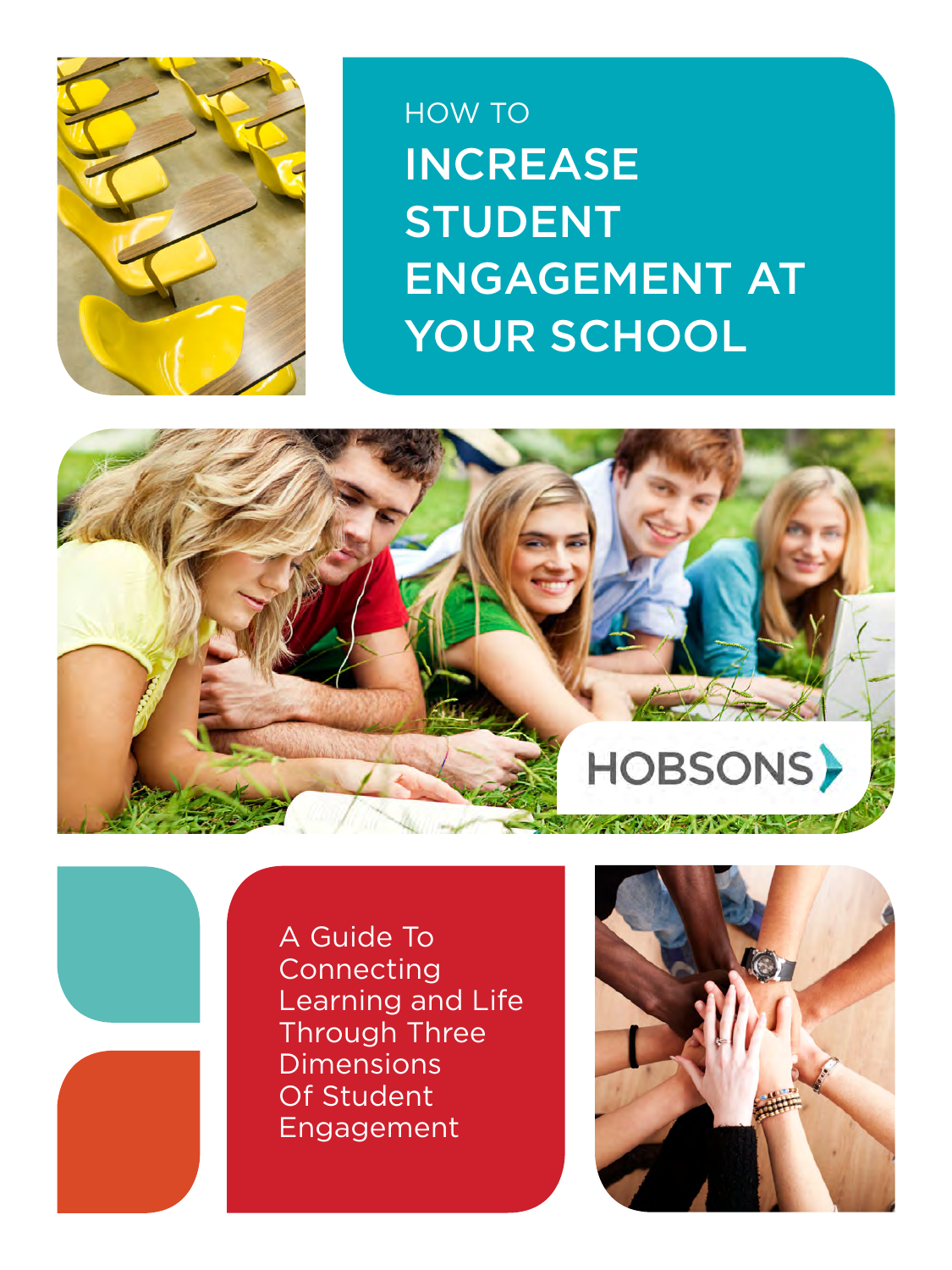# ABOUT HOBSONS

### Education Advances

At Hobsons, we maximize student success and institutional effectiveness to create the world-changers of tomorrow. Since our founding in 1974, we've evolved from a traditional publishing house to an innovative education solutions

company that serves millions of students across more than 7,500 schools, colleges, and universities worldwide. Our solutions allow students to develop personalized academic and career plans based on their goals, interests, abilities, and learning styles, plus enable institutions to reach and connect with students that are the right fit and help them stay on track to achieve their goals.

*"We maximize student success and institutional effectiveness to create the world-changers of tomorrow.* 

#### *— Hobsons Mission Statement*

We measure our achievements by the achievements of our clients. When our clients are more successful, their students are more successful. We believe that through our work, we can transform the world – and ourselves. After all, education doesn't just advance our business; it advances us.

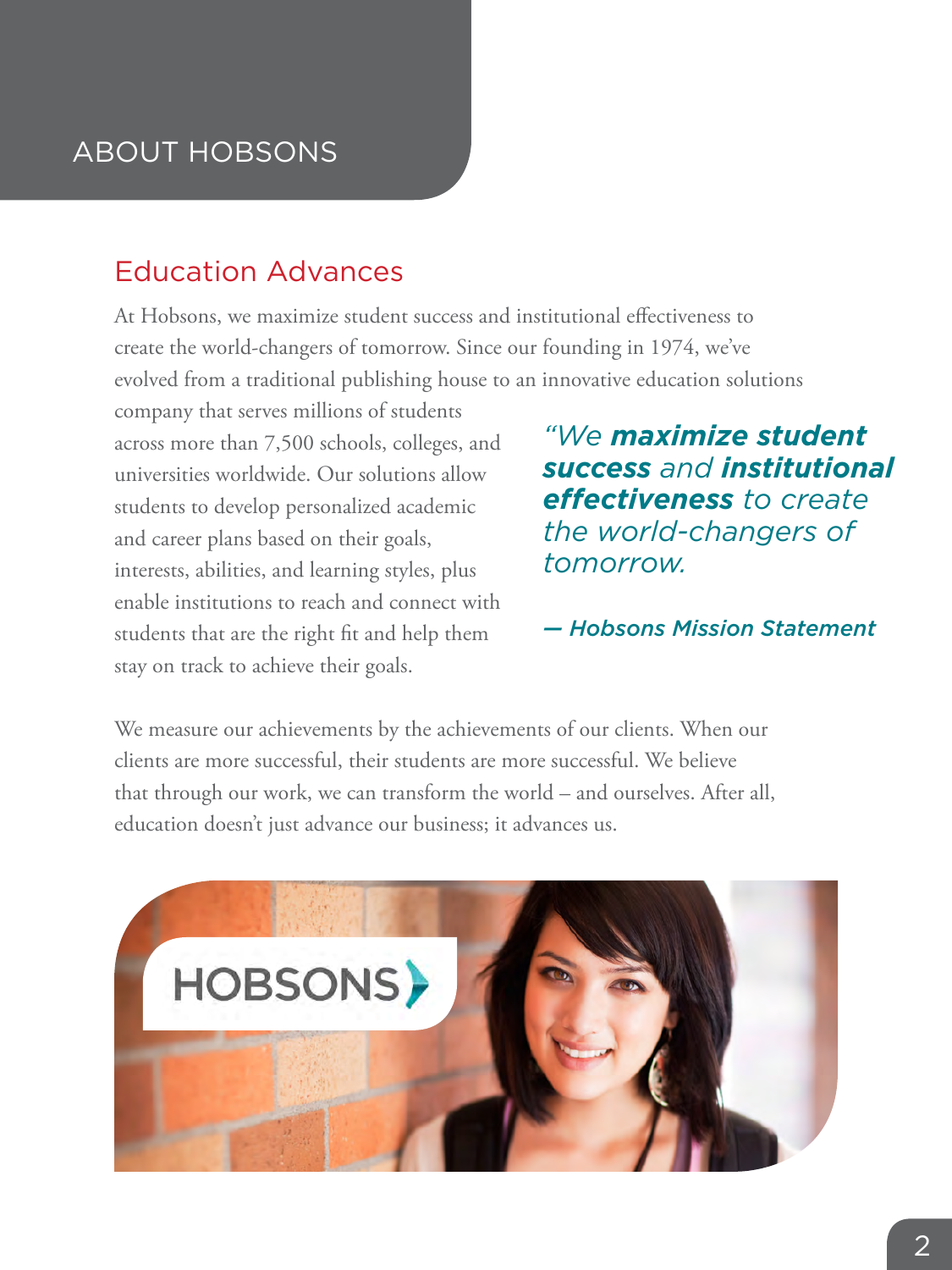# Table of Contents

#### [INTRODUCTION](#page-3-0)

*[Measure What Matters: Why Student Engagement Matters as](#page-3-0)  [Much as Grades and Test Scores](#page-3-0)*

*[4](#page-3-0)*

#### [CHAPTER 1](#page-6-0)

*[Engage Students Socially by Asking for Their Opinions and](#page-6-0)  [Acting on Them](#page-6-0)*

*[7](#page-6-0)*

#### [CHAPTER 2](#page-9-0)

*[Engage Students Mentally Through Self-Discovery](#page-9-0)*

*[10](#page-9-0)*

#### [CHAPTER 3](#page-13-0)

*[Engage Students Socially by Praising Student Achievements](#page-13-0) [14](#page-13-0)*

[CHAPTER 4](#page-15-0)

*[Engage Students Emotionally by Providing Examples of](#page-15-0)* 

*[Career Success](#page-15-0)*

*[16](#page-15-0)*

#### [CHAPTER 5](#page-18-0)

*[Engage Students Emotionally by Connecting Them to Adults](#page-18-0)*

*[19](#page-18-0)*

#### **[CONCLUSION](#page-20-0)**

*[How to Increase Student Engagement at Your School or](#page-20-0)* 

*[District](#page-20-0)*

*[21](#page-20-0)*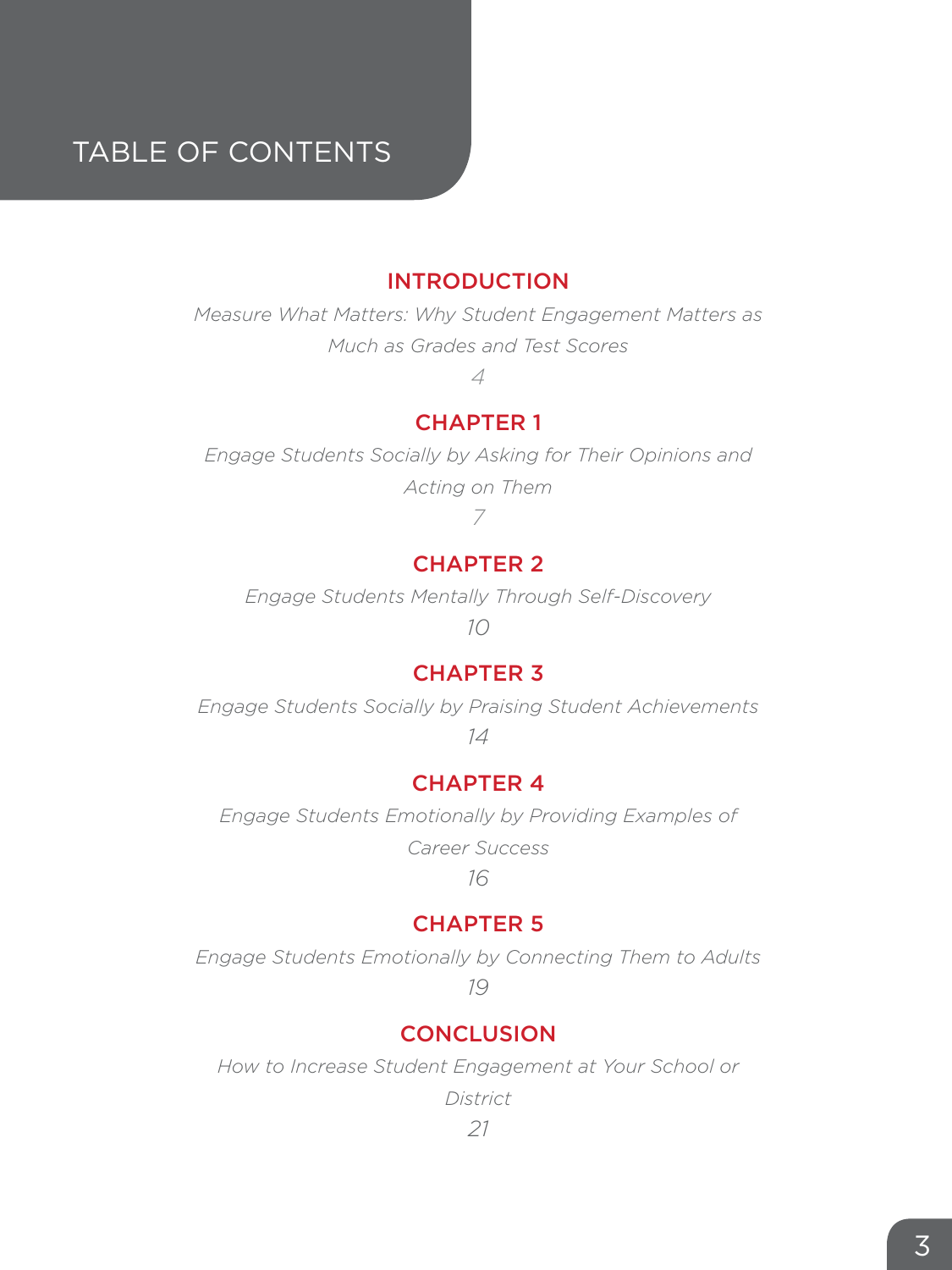### <span id="page-3-0"></span>INTRODUCTION

### Measure What Matters: Why Student Engagement Matters as Much as Grades and Test Scores

If our nation's education system was graded, we would barely be passing with a C+. Shockingly, at least one out of every four students still do not graduate from high school in this country, putting our graduation success rate at a paltry 78.2%<sup>1</sup>. However, to begin improving the graduation rate, we have to understand why students drop out in the first place. Although there is never a single clear-cut factor that can determine a student's fate, the fact is that the dropout process begins with disengagement from the school environment, which results in students leaving school entirely. The student's relationships with teachers and school officials, classroom work, their peers, and extracurricular groups and activities have been weakened and will eventually be broken, meaning those relationships were never strong enough from the start. To prevent students from dropping out of high school, engagement needs to be encouraged in the school community.

The researchers at the Center for Evaluation & Education Policy at Indiana University have investigated what it means for students to be engaged in their

report, Charting the Path from Engagement to Achievement: A Report on the 2009 High School Survey of Student Engagement. Since 2006, more than 350,000 students in over 40 states have taken the High School Survey of Student Engagement

### *21.8% of students in the US do not [graduate high school.](http://new.every1graduates.org/building-a-grad-nation-2012-2013-update/)*

(HSSSE), in which they were asked why they were disengaged or if they have ever considered dropping out, and why. The most common responses to the questions on disengagement and dropping out are not surprising: students are bored and are not understanding the real-life relevance of the material being taught.

<sup>1</sup> Everyone Graduates Center, *Building a Grad Nation: Progress and Challenge in Ending the High School Dropout Epidemic - 2013 Annual Update,* 2013. PDF, 6. *[Link](http://new.every1graduates.org/building-a-grad-nation-2012-2013-update/).*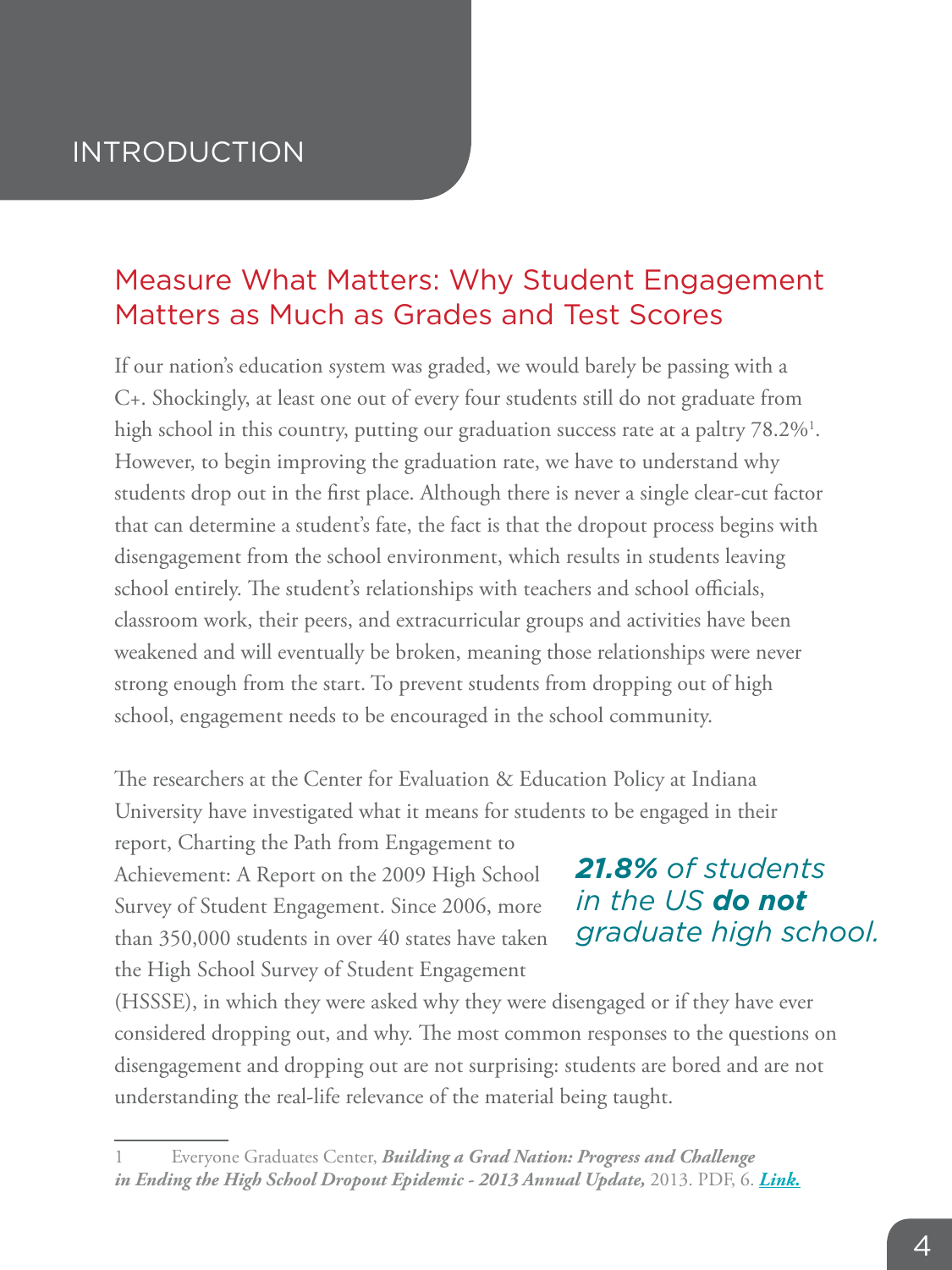### WHY ARE STUDENTS DISENGAGED?

Engaging in learning activities is an active action. It takes focus. But since focusing can be tiring, students will often decide to "switch off" if they don't find the effort rewarding enough. This is where boredom comes in.

Two out of three respondents (66%) in 2009 are bored at least one day a week in class in high school; nearly half of the students (49%) are bored every day and approximately one out of every six students (17%) are bored in every class.<sup>2</sup>







When asked why they felt so bored in class, 81% of the students responded that the material wasn't interesting and 42% of the students felt that lack of relevance caused boredom.

Another way to measure disengagement is by directly asking if students have ever considered dropping out of high school. Of the HSSSE respondents, approximately 21% have considered dropping out at least once, and 7% have considered dropping out "many times." When asked why, 42% of those students gave their reason as "I didn't see the value in the work I was being asked to do."

<sup>2</sup> High School Survey of Student Engagement, *Charting the Path from Engagement to Achievement: A Report on the 2009 High School Survey of Student Engagement,* 2010. PDF, 6. *[Link.](http://ceep.indiana.edu/hssse/news/publications.shtml)*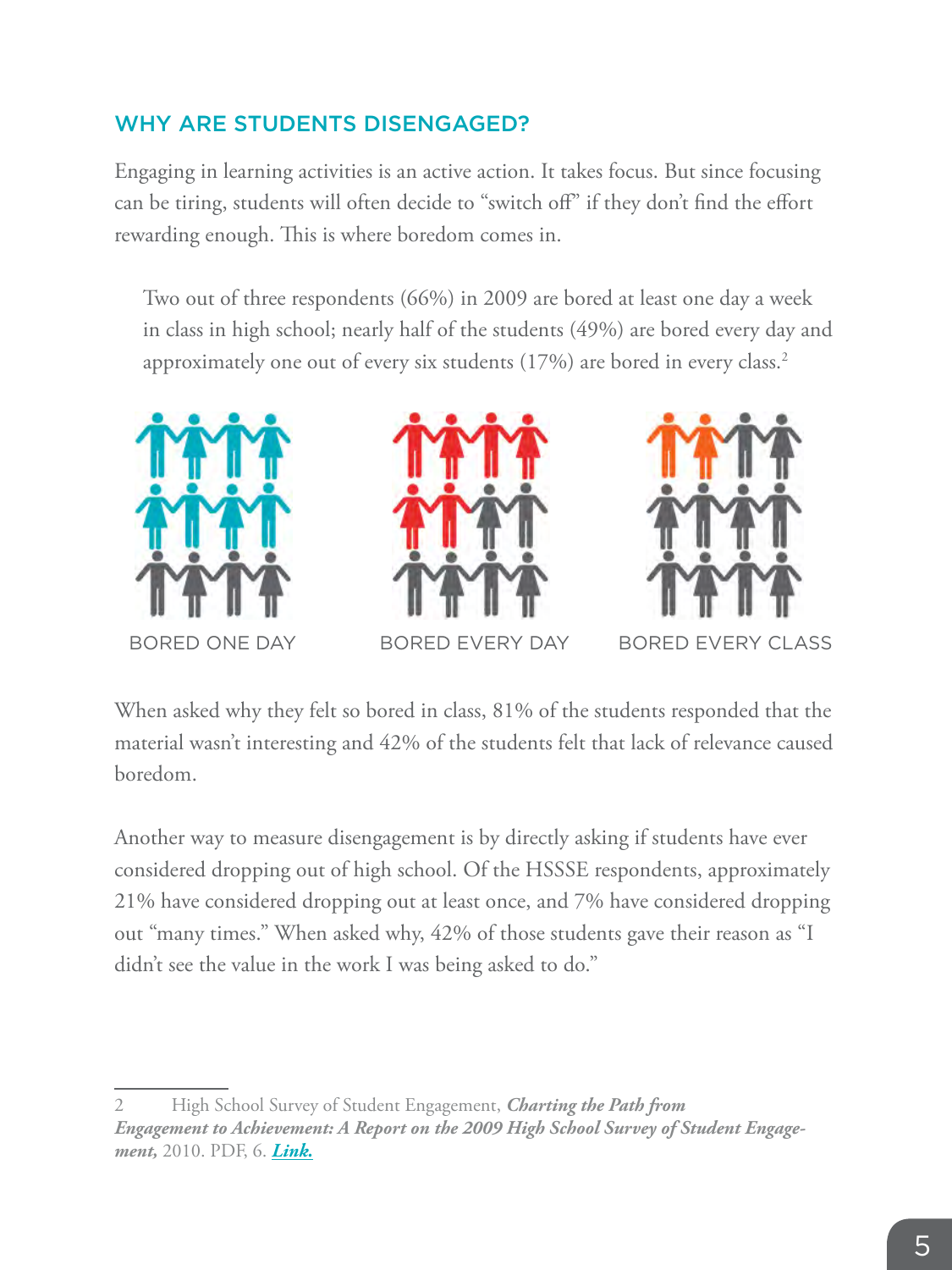Clearly, when it comes to disengagement, the perceived lack of relevance of classroom materials is the biggest contributing factor that needs to be improved upon. As adults, we know how important high school education is, not only for teaching us practical skills like math and grammar, but also for understanding the process of learning itself, to become life-long learners. To help students understand this concept, they need to be connected to their education through three separate dimensions of student life that directly affect their daily lives:



**Academic engagement** refers to how students react to their classwork, lessons, homework, testing, and the hands-on learning that occurs in a school environment. Social engagement contains any participatory activities that happen in school, such as friendships with other students, clubs and activities, special events (e.g. dances, pep rallies), or sports. **Emotional engagement** refers to the personal relationships that students make with adults in their school community. Students will be engaged emotionally when they feel cared about, valued, listened to, and encouraged by teachers, counselors, coaches, principals, and any other school staff that they have a connection with.

The most engaged student will be deeply involved with the school through all three of these channels, but reaching a student through just one of them may be the lifeline of support they need to show up in class every day. In the next five chapters of this white paper, we will lay out different strategies to engaging all of your students through these three parts of their school community.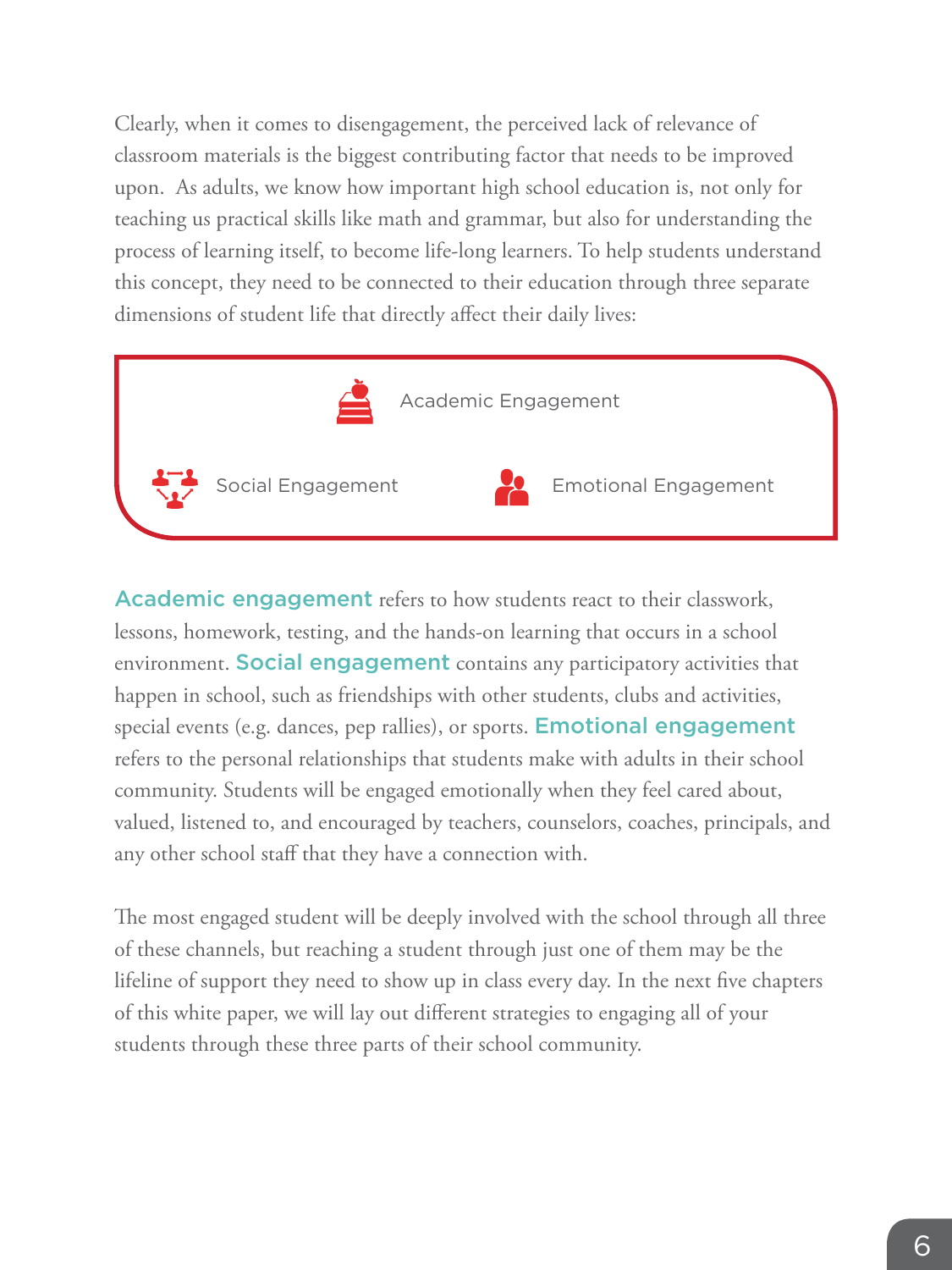# <span id="page-6-0"></span>Engage Students Socially by Asking for Their Opinions and Acting on Them

To begin increasing student engagement at your school, first find out how engaged your students already are. You can analyze traditional engagement benchmarks, like dropout rate, time on task, and attendance records, but to get a more holistic look at how your students feel, try asking them directly. You can create a custom student poll for your school to ask them if they have ever thought about dropping out, if they have friends and role models in school, and what activities they are involved in, if any. But the easiest way to measure your school's student engagement is to register for the Gallup Student Poll that is administered every year.

The Gallup Student Poll is an online poll made up of 20 well-researched questions designed to assess the hope, engagement, and wellbeing of American children. The poll takes eight to ten minutes to complete, and is entirely free to any public or private school in the United States. The poll will indicate how your students respond to these three key factors of student success.<sup>3</sup>

**Hope:** Determines whether students have the energy and ability to achieve goals in the future. Results indicate whether students are "hopeful," "stuck," or "discouraged." Hopeful students tend to have higher grade-point averages and attendance rates.

*Sample statements measuring hope:* "I know I will find a good job after I graduate," and "I can find lots of ways around any problem."

<sup>3</sup> The Washington Post, *What the Gallup Student Poll measures and sample questions,*  2013. *[Link.](http://articles.washingtonpost.com/2013-07-17/local/40628355_1_sample-questions-engaged-students-ladder)*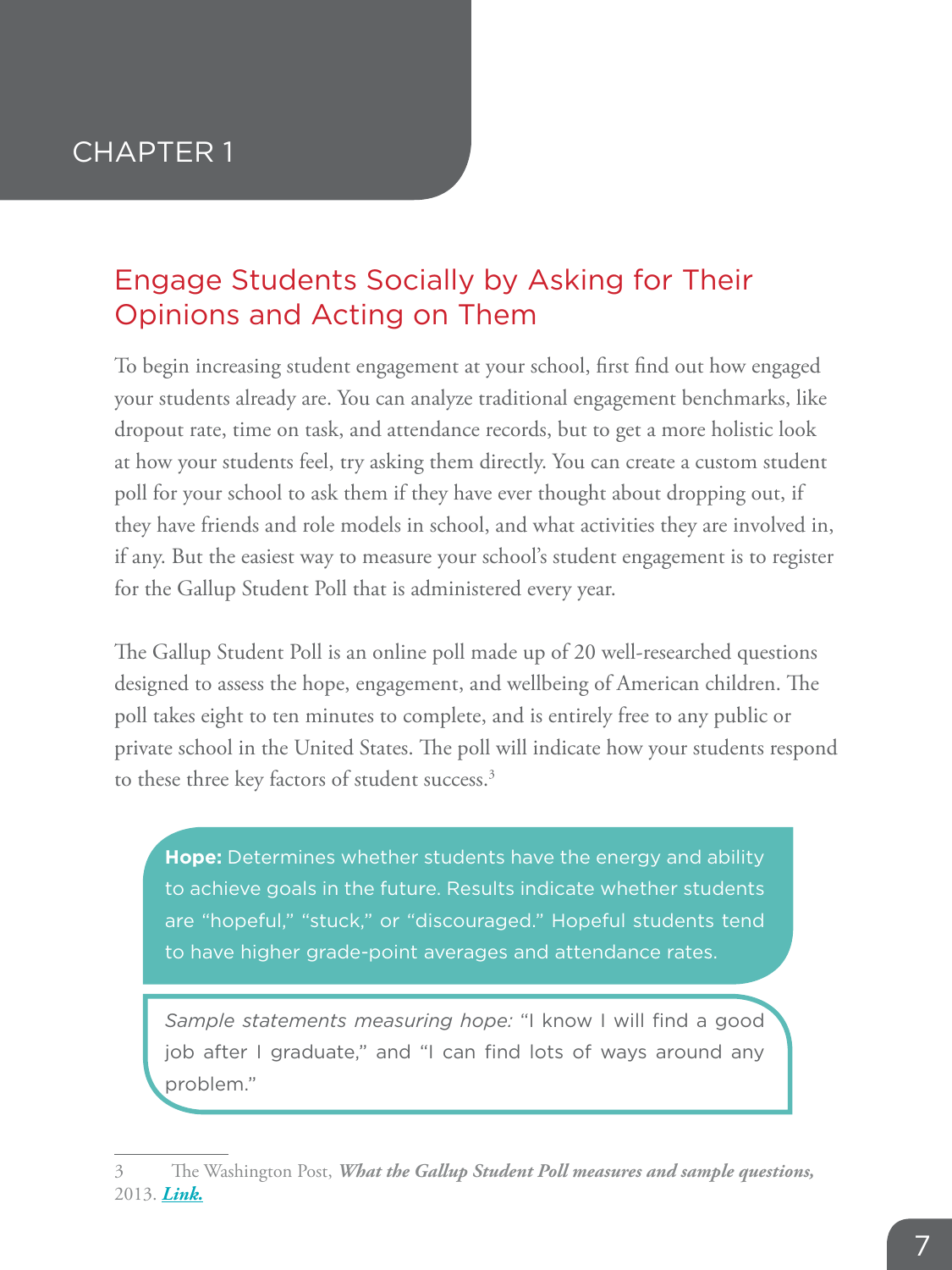**Engagement:** Determines how involved and enthusiastic students are about school. Results indicate whether students are "engaged," "not engaged," or "actively disengaged." Highperforming schools tend to have more engaged students.

*Sample statements measuring engagement:* "My teachers make me feel like my schoolwork is important," and "At this school, I have the opportunity to do what I do best every day."

**Well-being:** Determines how students are doing in their lives. Results indicate whether students are "thriving," "struggling," or "suffering." Thriving students are better able to focus on academic work because they are not distracted by meeting basic needs or other life demands.

*Sample question measuring well-being:* "Please imagine a ladder with steps numbered from zero at the bottom to ten at the top. The top of the ladder represents the best possible life for you and the bottom of the ladder represents the worst possible life for you. On which step of the ladder would you say you personally feel you stand at this time?"

After your students complete the poll, you will receive a detailed report on the engagement level at your school. This report can be monumental in discovering elements of your school community that can be improved upon to increase student engagement.

The act of administering the Gallup Student Poll, or any poll designed to research student engagement, is also an excellent opportunity to connect with your students. Explain to them why you are asking them to complete the poll and let them know that their school cares about their wellbeing. Reassure your students that you are listening to their feedback and that the results will be studied carefully and acted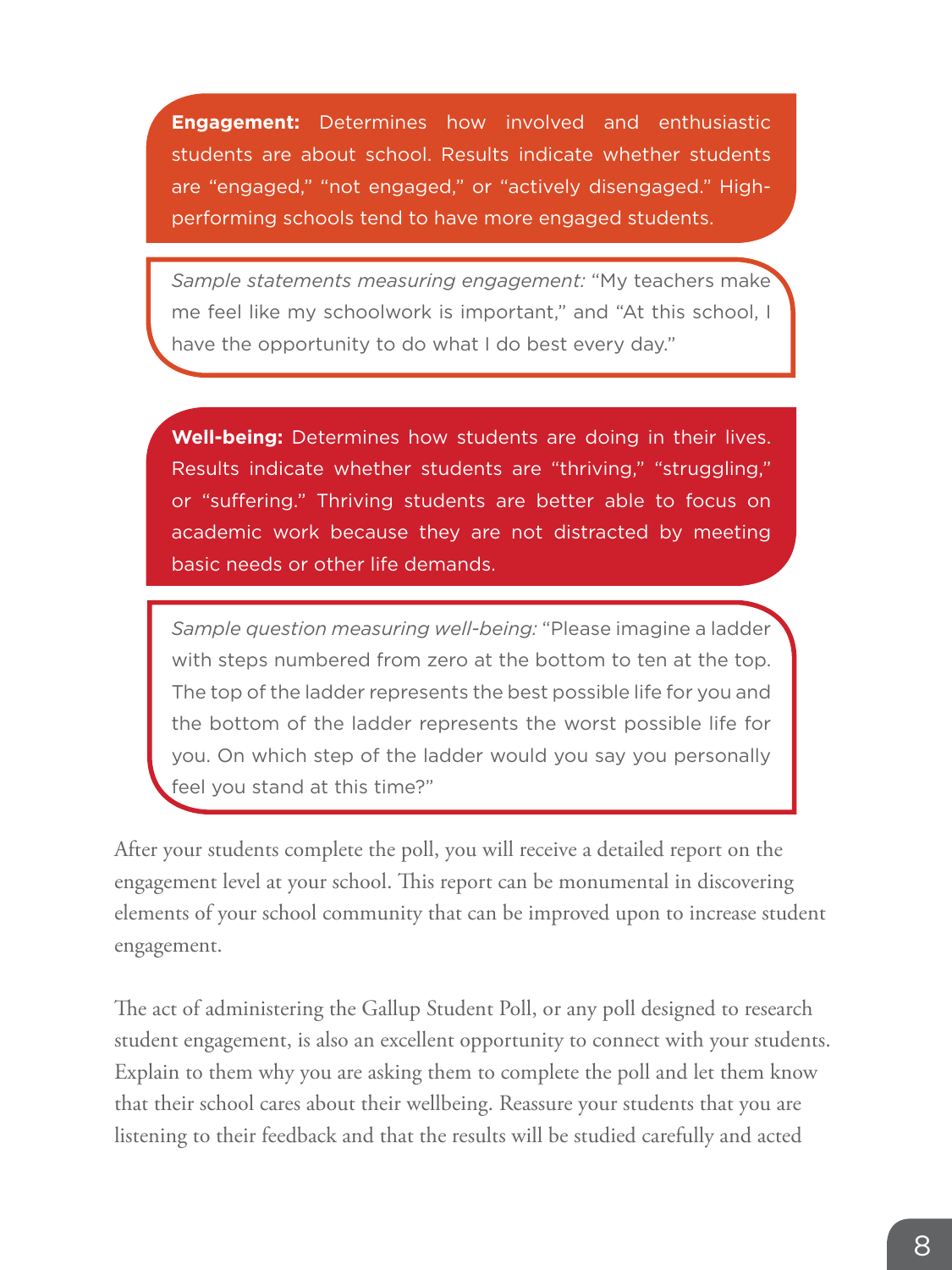upon. Once you have a good idea of how engaged your students are, you can start to create activities and programs to increase their engagement.

#### ACT ON STUDENT POLL RESULTS

It may take some creative thinking, but giving students the ability to control a few things that matter to them is a great way to get them invested in their school environment. Offer students the option to choose lunch menus, pep rally activities, or school dance themes. In English class, offer them the ability to choose which book to read, either by letting them create their own reading list or by choosing from an approved list. You can also create polls designed just for fun, like favorite vacation spots and sports teams. These types of polls will help students feel more connected to their fellow peers and help them start conversations with people they may not usually interact with. Often, just the act of asking can be enough to encourage student participation. Be sure to display the results of these polls where all students can see them, such as on bulletin boards, TV monitors in classrooms or hallways, or even your school's social media accounts.

The easy way to create these polls is through the Naviance Survey Builder and Family Connection tools. If you are using Family Connection, you can create an unlimited number of custom surveys for your students, parents, and even alumni. Bring popular voting events onto your college and career readiness platform to encourage students to sign in and use the tools that will help them plan their future. You can create surveys targeted to a specific class year to vote on student council elections or prom court nominations, for example.

The Family Connection homepage is also a great place to host your school-wide polls. With a little bit of HTML help, you can create a custom poll widget from popular survey tools like *[SurveyMonkey®](http://www.surveymonkey.com)* and place it on your school's Family Connection homepage. You can also display the results of the last poll on the page, making signing into Naviance a part of your students' weekly schedules. Getting students more involved in the social aspect of coming to school will help them become more engaged with their peers and academics, and can even encourage them to get excited about planning their future with tools in Family Connection.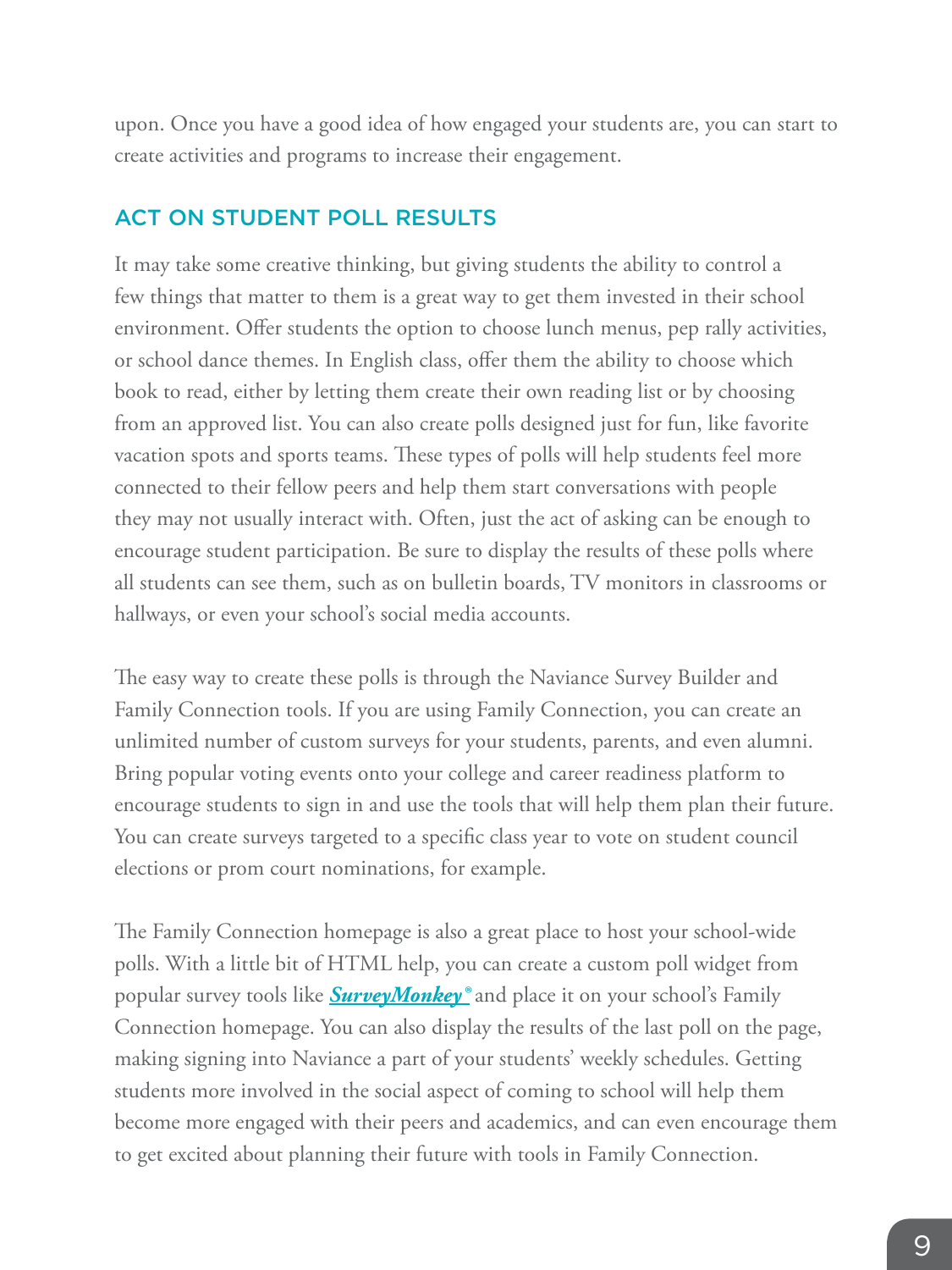# <span id="page-9-0"></span>Engage Students Mentally Through Self-Discovery

If you think it is difficult to get students excited about learning Chemistry, it is decidedly less hard to get them excited about learning about themselves. So why not harness that willingness to engage and put it to good use, in the form of selfdiscovery? There are three major types of self assessments that can give students the foundations they need for college and career readiness success: individual strengths, learning style, and personality type/career exploration. Completing the assessments in this order will reiterate the importance of planning for your future and help students engage with the school and feel like their educators value them as individuals.



#### STRENGTHS-BASED ASSESSMENT

The strengths-based assessment included in Naviance is called StrengthsExplorer®, and is based on 40 years of research by Gallup, world-renowned polling experts. Gallup conducted thousands of studies on the talents of individuals to help students in grades 6-10 discover and develop the unique talents within them. StrengthsExplorer assesses 10 talent themes for individuals and identifies each student's three strongest emerging talents, such as Confidence, Dependability, or Future Thinker. It provides explanations of these themes, strategies for capitalizing on each, and action items to help students gain insight into their greatest talents – natural patterns of thought, feeling, and behavior – to leverage in the classroom and in life.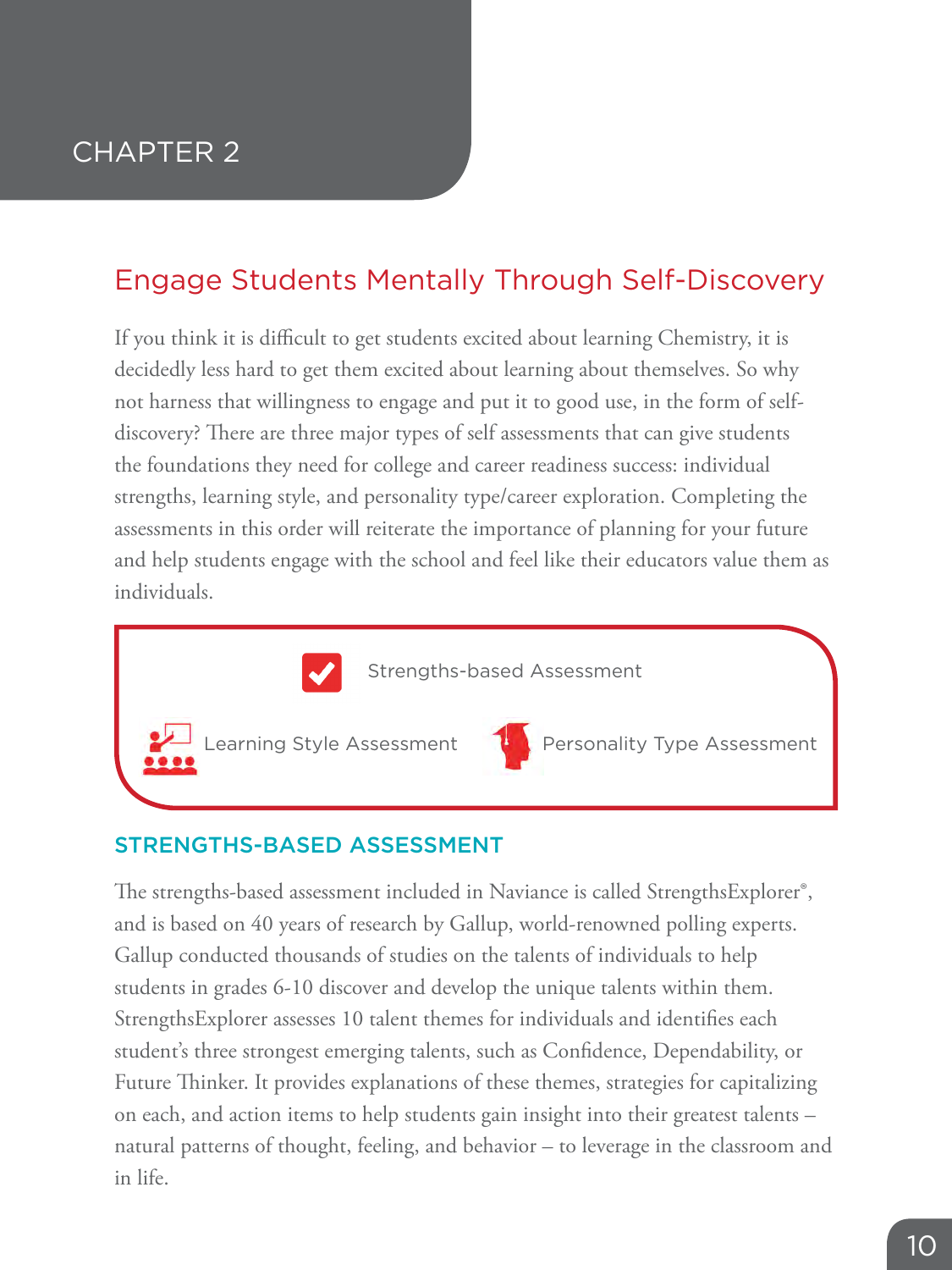

Once your students have discovered their top three talent themes, devote some time to discussing what each student's themes mean to them. Have each student share their top three themes and ask them to think about a time in their lives when they've used their talents successfully, either in the classroom or daily life. Having students complete these activities early in their education, between grades 6-10, will allow them to use the knowledge throughout their entire high school and college career, for far-reaching results.

#### LEARNING STYLE ASSESSMENTS

Another way to engage students is to help them discover their learning style through assessments like the Learning Style Inventory and MI Advantage, available for purchase through the Naviance platform. The Learning Style Inventory online assessment diagnoses students' unique learning styles based on an analysis of their personal preferences in 16 different areas. Those areas include the student's immediate environment (sound, light, heat, and design), emotionality (motivation, persistence, and structure), sociological needs (self-oriented, peer-oriented, or adultoriented), and physical needs (perceptual preference(s), food intake, time of day, and mobility). MI Advantage similarly uses the Multiple Intelligence theory to reveal students' individual intelligence strengths and challenges, such as bodily-kinesthetic, musical, or interpersonal intelligences. At the end of each assessment, a personally tailored report identifies each student's unique learning style and provides guidance on how to maximize learning potential.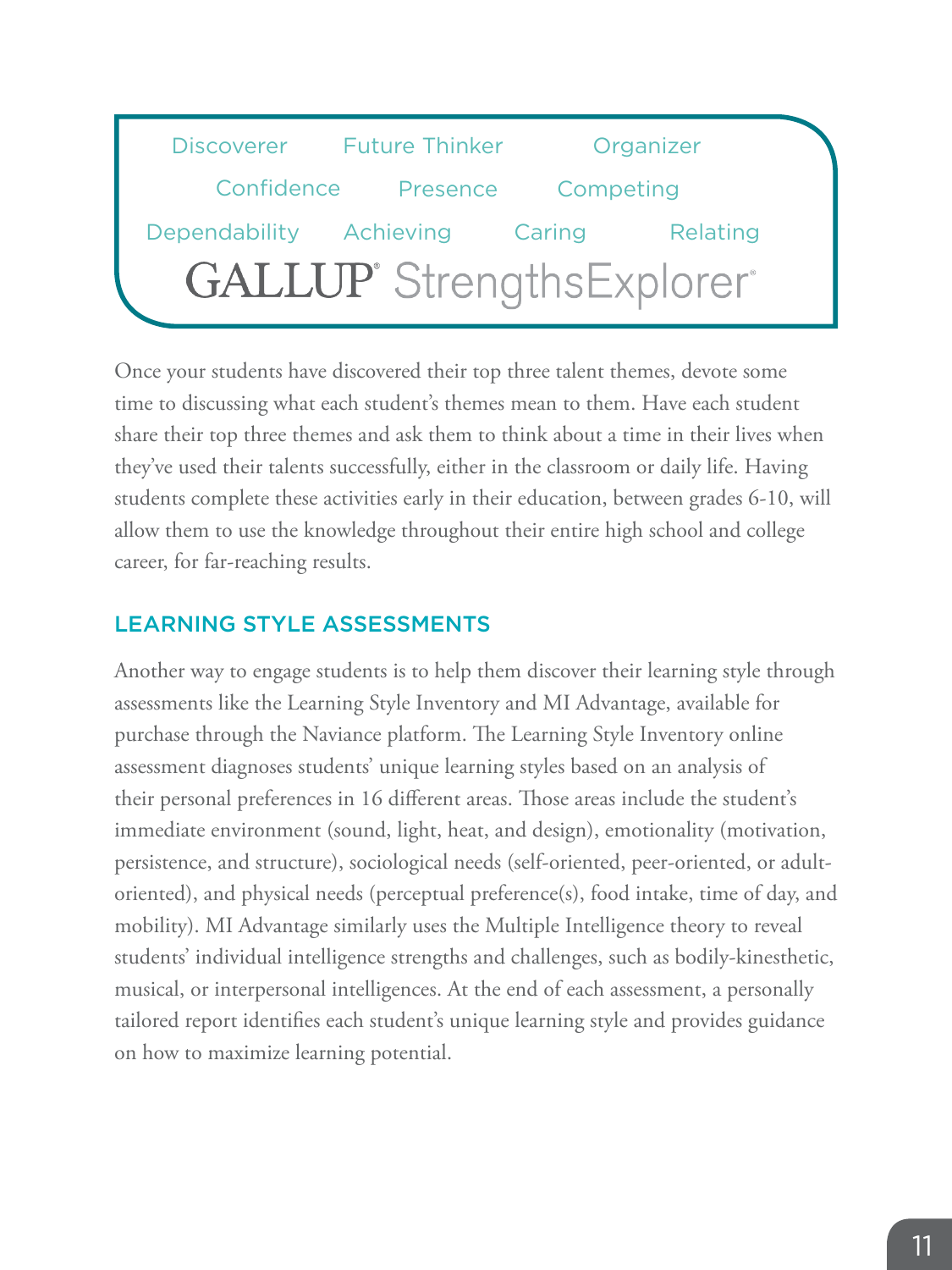

These reports can be utilized in the classroom to separate students into groups that learn the same way. Students will be able to help each other learn if they all speak the same "learning language." For example, a quiet table in the back of the classroom could be reserved for those that prefer to study in silence, or group projects could be divided by which students prefer to learn through tactile, visual, or auditory methods. Or, you could pair up students with high and low levels of particular intelligences for peer learning groups and tutoring or coaching sessions. Understanding how your students learn will allow you to customize their experiences to give them the best environment for their success.

### PERSONALITY TYPE ASSESSMENTS

Another type of self-assessment in Naviance is personality type. The act of discovering personality types is where many high school students will start on their journey to planning their future careers. There are several assessments available to schools, each assisting in discovering the students' interests and hobbies and combining his or her personality type to suggest relevant career paths that would be good matches for each individual.

*Do What You Are® is a personality type assessment. It reveals information about a student's strengths and blind spots, recommended career paths*  and college majors, as well as tips for conducting the most effective *career search.*

*Career Interest Profiler and Career Key™ are online career interest assessments for students based on Holland interest codes.* 

*Career Cluster Finder is an online questionnaire that helps students discover career industries that are most interesting to them.*

You can create a comprehensive college and career readiness program based solely around these assessments and the results. Start by having students take the assessments, preferably as a guided activity with school counselors or teachers nearby to help. As the assessments are completed, career pathways will be suggested that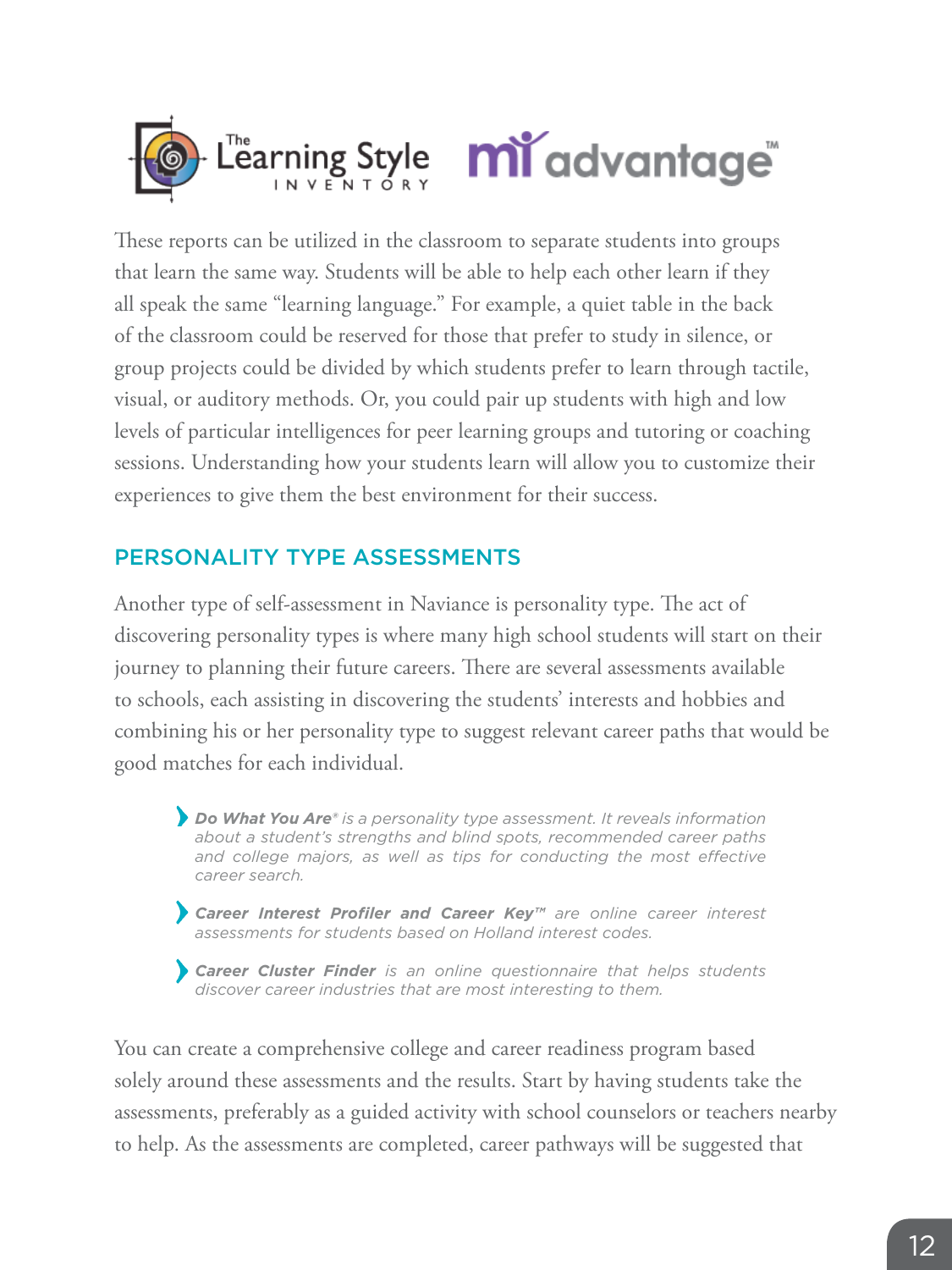match the students' personality types and interests. Students can then save careers and career clusters to their Family Connection portfolio and research potential colleges and majors they can study to pursue that career path. College counselors can also use information about saved careers to plan a career fair and guest speakers. Students could participate in a career



fair scavenger hunt, needing to collect information on all of their saved career clusters in return for a prize.

Engaging students through self-discovery is an easy way to get students to think about college and career readiness, which is a double-whammy in terms of school success. Learning about themselves and thinking about future career options are also ways to alleviate boredom and increase the relevancy of coursework in the classroom, both of which can contribute to overall increased student engagement. As any school with winning sports teams can tell you, getting students to rally around a common goal (like winning a championship) is one of the easiest ways to keep students engaged. And while a school can't always produce winning sports teams on demand, praising the good work being done by individuals is an excellent and more reliable way to help students feel like they are a valued part of the learning community.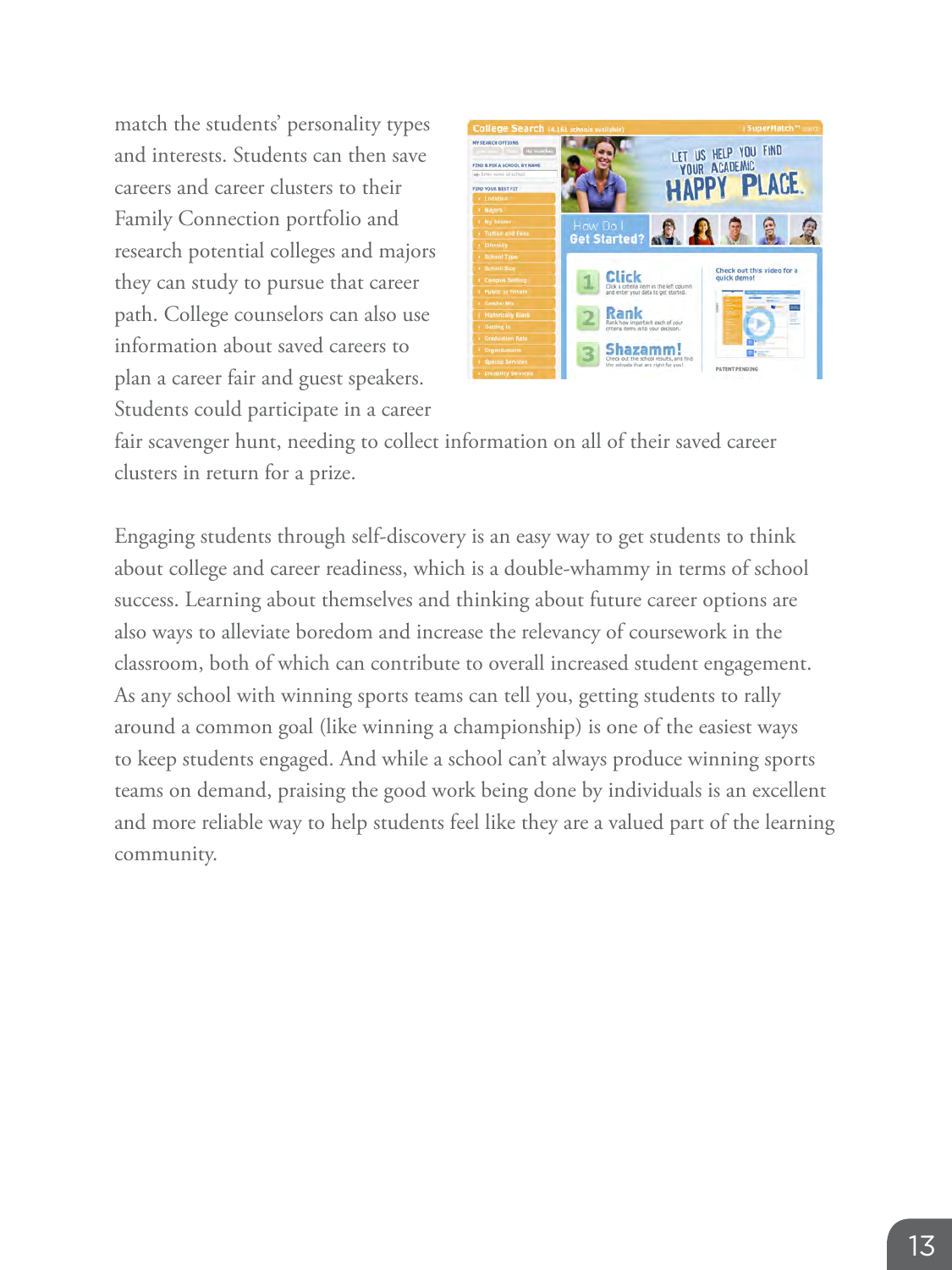### <span id="page-13-0"></span>Engage Students Socially by Praising Student Achievements

There is a multitude of ways to highlight student achievements, and you're probably doing some of it already, but to really have an effect on student self-esteem, it needs to be a regular, recurring, and important part of the school communications. One of the easiest ways to do it is to use social media channels where the students already spend their time.

#### HIGHLIGHT YOUR STUDENTS THROUGH SOCIAL MEDIA

Twitter, Tumblr, Facebook, Instagram…pick a channel or two (or three!) that your students respond to and create a school account. That's the easy lift. The more time-consuming part of the process will be finding stories to publish on those channels. Posts can be about the chess team tournament win, students that make

the honor roll, homecoming court nominations, spirit week winners, or even student profiles to focus on the students that seldom make it to the spotlight. Offering to re-tweet or share student photos will also encourage participation and engagement in school events. You can even embed your Twitter feed directly into your Family Connection homepage so that

|                                                                                 | about $me \Box my$ planner                                                                                                                                                                               |
|---------------------------------------------------------------------------------|----------------------------------------------------------------------------------------------------------------------------------------------------------------------------------------------------------|
| pages                                                                           | Home > Twitter                                                                                                                                                                                           |
| - college bound<br>- personal/social                                            | Twitter                                                                                                                                                                                                  |
| $-$ college prep.<br>- community colleges                                       | <b>WAS counseling</b><br><b>MVHScounseling</b>                                                                                                                                                           |
| - <i>academic/testing</i><br>- vocation & technical<br>· <i>Applenticeships</i> | MVHScounseling VIa @nprnews: Negotiating The College Funding Labyrings n.pr/HQD253<br>22 days ago i reple cretenet i fascrite                                                                            |
| - military socions<br>- more cotions                                            | MVHScounseling Via Copronwic Now Colleges Fight For Top Students n.pr/JLSCkG<br>22 days ago - reply - retweet - Encycle                                                                                  |
| - school>career<br>links                                                        | MVHScounseling How to survive your high school's AP college arms race wapo.st/xAbfhE<br>US days ago - reply - remove - fascista-                                                                         |
| $\rightarrow$ infinite campus<br>· education planner                            | MVHScounseling Turn it in zom being used as part of admission screening at some colleges at n. org/news/2012/01/t via<br>@http://www.skipity.com<br>81 days ago - reply cretamet - Lawritz               |
| - college: why and<br>how -<br>. financial aid C                                | MVHScounseling Dilemma: go to college and likely accumulate major debt, or skip it and risk not qualifying for a higher-paying<br>job video.pbs.org/video/21950981.<br>106 days upo-cooly-retweet-foothe |
| - Priancial Ilteracy (C)                                                        | and MWKSounseling Admissions 101: How many AP courses should I take? wapo.st/AC704y<br>1994 126 days und create commercial forestal                                                                      |
| · college/career<br>links <sup>2</sup>                                          | twitter y<br><b>Join the conversation</b>                                                                                                                                                                |
| - graduate schools                                                              |                                                                                                                                                                                                          |

students can stay up to date by logging in to Naviance.<sup>4</sup>

<sup>4</sup> Gerba, T. (2013, June 6). What the heck is a twitter and what does it have to do with Naviance? Message posted to the *[Naviance Network.](http://community.naviance.com/t5/Peer-Solutions/What-the-heck-is-a-twitter-and-what-does-it-have-to-do-with/m-p/1032/highlight/true)*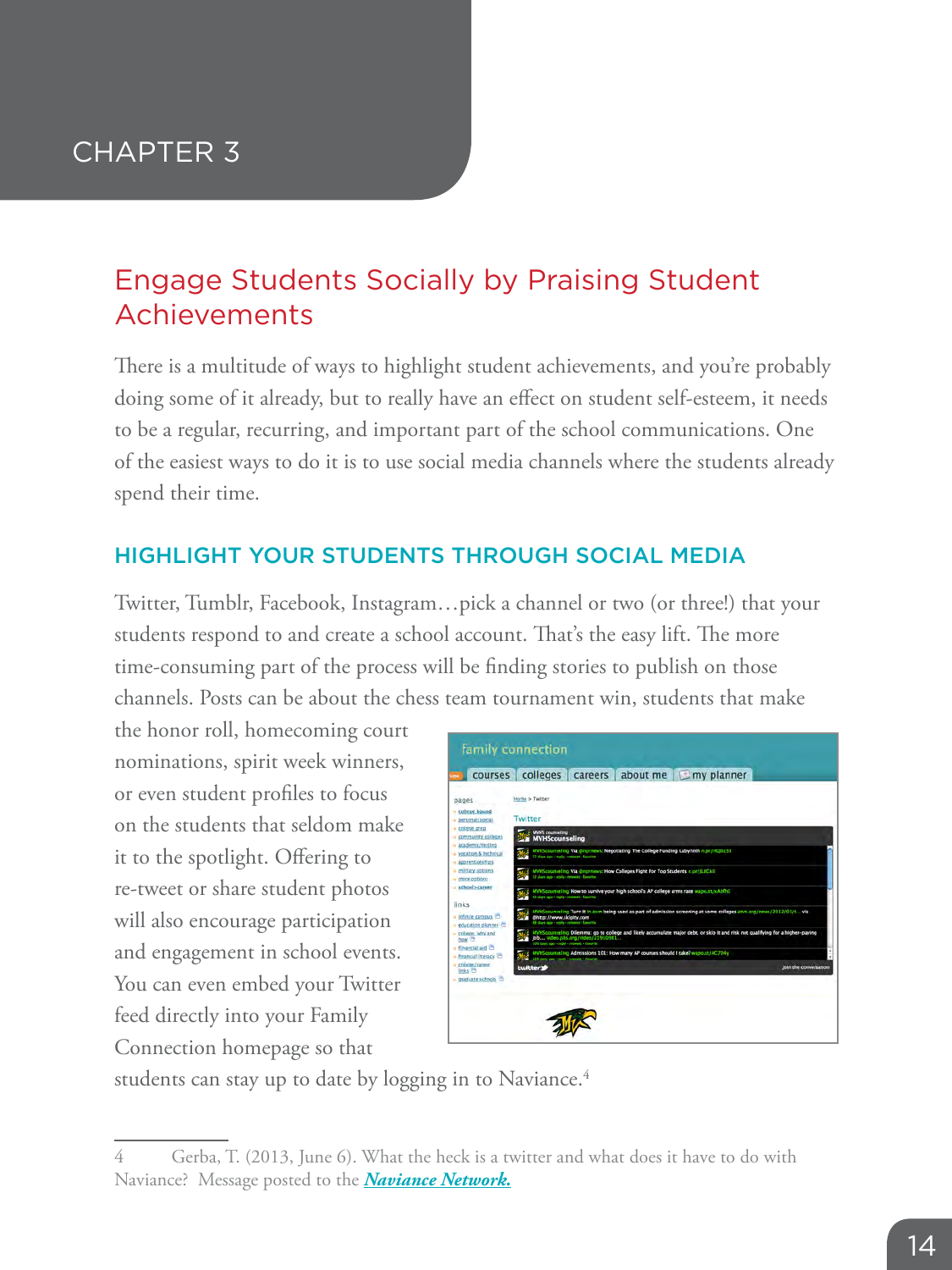One way to keep social media efforts to a minimum is to hand the responsibility off to the students themselves. The student council members of each class would make a good team, or perhaps your school has a student marketing club, newspaper publishing team, or Future Business Leaders of America group that could take it on. You can even just ask for volunteers, which can create a more diverse group. Giving responsibility of the school's voice to the students is a great way to encourage pride and a sense of belonging among the student population. Plus, their participation will look great on their college applications!

#### WRITE A COUNSELOR'S BLOG

Another idea to encourage student engagement is to write a school counselor's blog. A blog can be hosted at any of the popular free blogging sites (e.g. *[WordPress.](http://www.wordpress.com) [com](http://www.wordpress.com)*, *[Blogger.com](http://www.blogger.com)*, or *[Edublogs.org](http://www.edublogs.org)*,) and posts can be placed on the Family Connection homepage. This is a great way to get college planning advice into the hands of your students, especially if your school has a large counselor to student ratio. For example, you can write about college application and resume-writing advice, scholarship deadlines, essay writing tips, summer internship opportunities, recent alumni success stories, featured Naviance tools, "day-in-the-life" guest career bloggers, or highlight time-sensitive aspects of the college planning process. For even more exposure, publish links to your latest blog posts through your school's social media channels.

Sometimes reaching out to each and every individual student in a high school can be difficult, but thanks to the consuming presence of technology in modern students' lives, building the feeling of connection and belonging within the school community is easier than ever.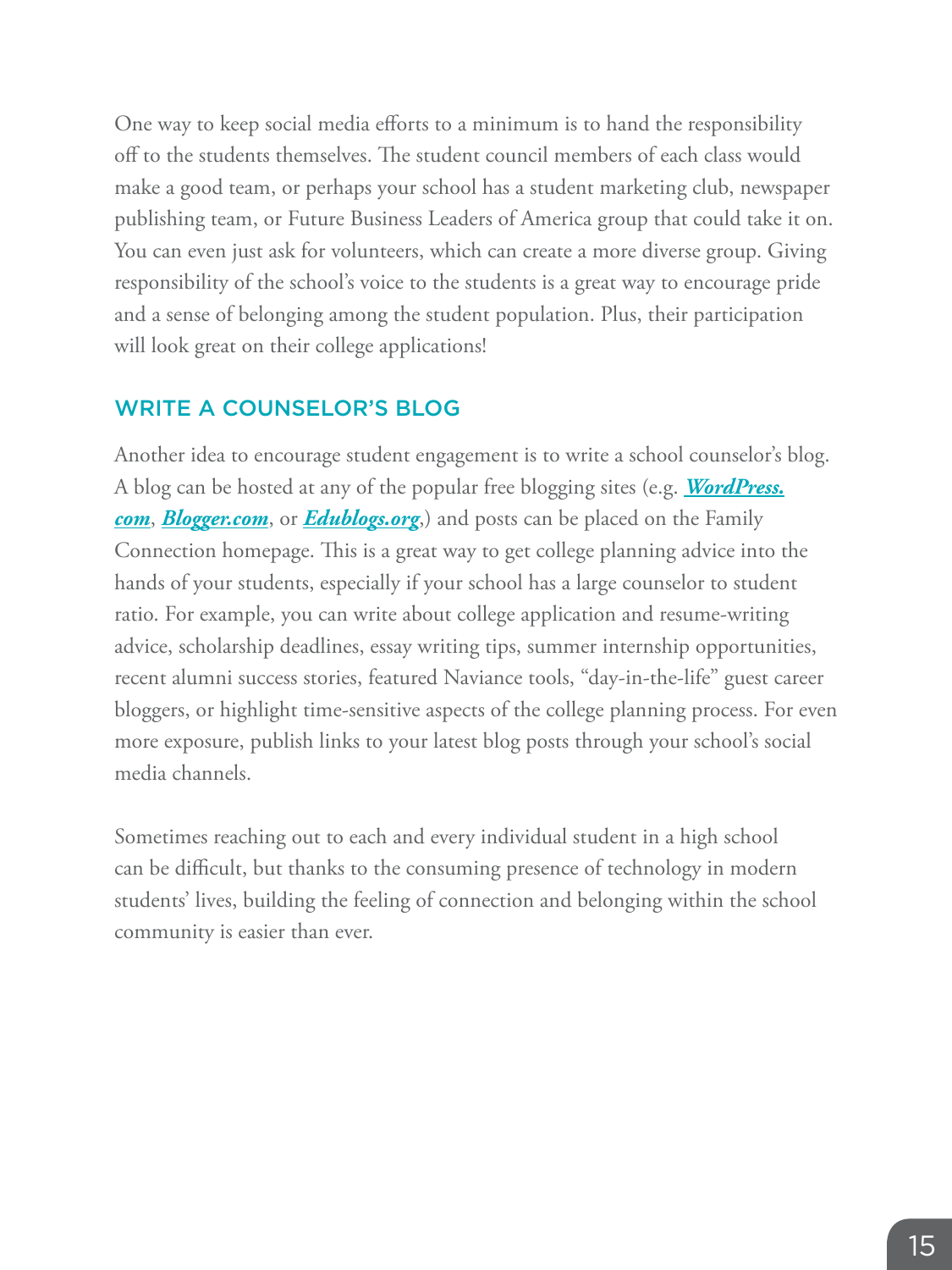### <span id="page-15-0"></span>Engage Students Emotionally by Providing Examples of Career Success

One of the biggest factors in a student's decision to drop out comes from the fact that they do not see how their education is relevant to their daily and future lives. And sometimes it's hard to believe that education is relevant and important without proof and concrete examples, especially if students don't have access to a good role model inside or outside of the classroom. For those students that learn by example, bringing in real-life professionals to talk about their careers is an excellent way to help connect learning to life and keep students engaged in school.

#### HOST A CAREER DAY

To begin planning a career day, first create a list of careers that you think would be interesting to feature, and ask the school staff to contribute their ideas, too. Then, ask around to see if your contacts know anyone in those fields that might be willing to come and speak to the students. Once you have a good list, it might be a good idea to survey your students to find out which careers have the most interest. If you do not have any contacts in popular careers, try researching local businesses at your Chamber of Commerce or any local colleges or universities for volunteers. Once you decide on and make contact with your speakers, ask them to talk about how they chose their career, what education was needed, how they use their education in their daily lives, and which character traits are needed to perform their jobs. Also make sure to advertise your career day in the school newspaper, morning announcements, and social media channels, as applicable, to make sure that students are aware of the opportunity to hear real-life career experiences.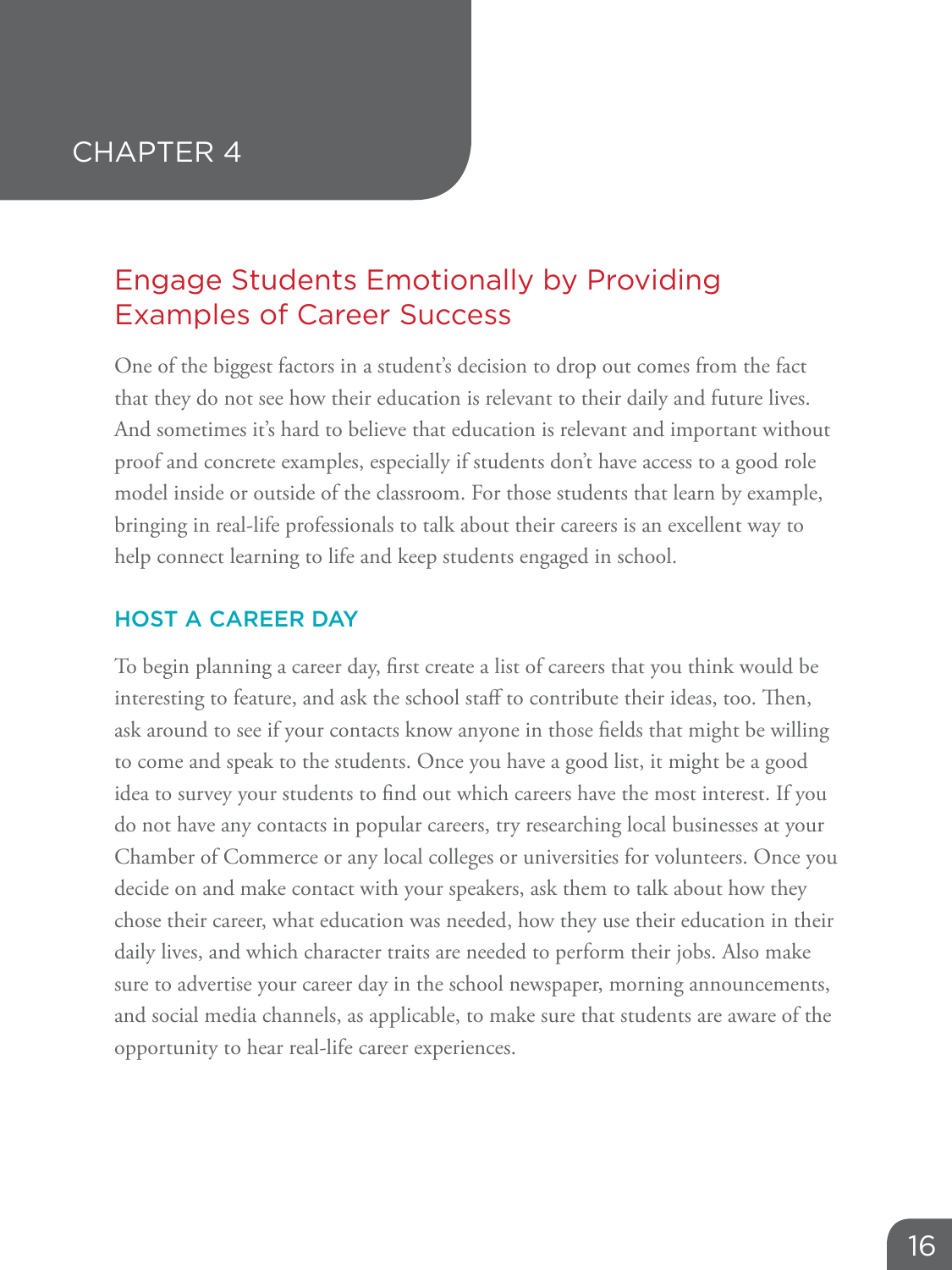#### FIND REAL-LIFE INSPIRATIONAL STORIES

Sometimes students are grappling with tough emotional issues at home that can't be solved with traditional classroom activities, making it hard to concentrate on their schoolwork. Similarly, showing these students how others managed to find emotional strength and happiness in their careers can give them hope and guidance, and bring them back to the right path to graduation. In this case, another type of guest speaker can be helpful: an adult that has overcome personal challenges to emerge successful in life. It may be harder to find a guest speaker like this, but try calling local non-profit organizations like *[Big Brother Big Sister®](http://www.bbbs.org)* for inspiring stories or search online for national motivational speakers.

The easiest way to get your students access to inspiring emotional stories is to introduce them to the Roadtrip Nation Interview Archive. Included in Family Connection, the



interview archive features over 3,500 videos of individuals who have forged through challenges to accomplish unique goals. Interviews in the archive include Howard Schultz (Chairman and CEO of Starbucks), Michael Dell (Founder and CEO of Dell Computers), Soledad O'Brien (CNN broadcast journalist), Wanda Sykes (comedian), Barney Frank (Massachusetts Congressman) and many other national and local role models. These leaders candidly discuss hardships, successes and the obstacles they overcame to create a meaningful life on their own terms. Students can explore the interviews by 48 themes such as fear, failure, and perseverance to learn how leaders overcame challenges similar to what students may be facing today. Or, they can explore the archive by interests like film, entrepreneurship, writing, or science to find leaders whose interests align with their ambitions. All interviews are conducted by young people who traveled the United States to ask leaders how they turned a passion into a livelihood.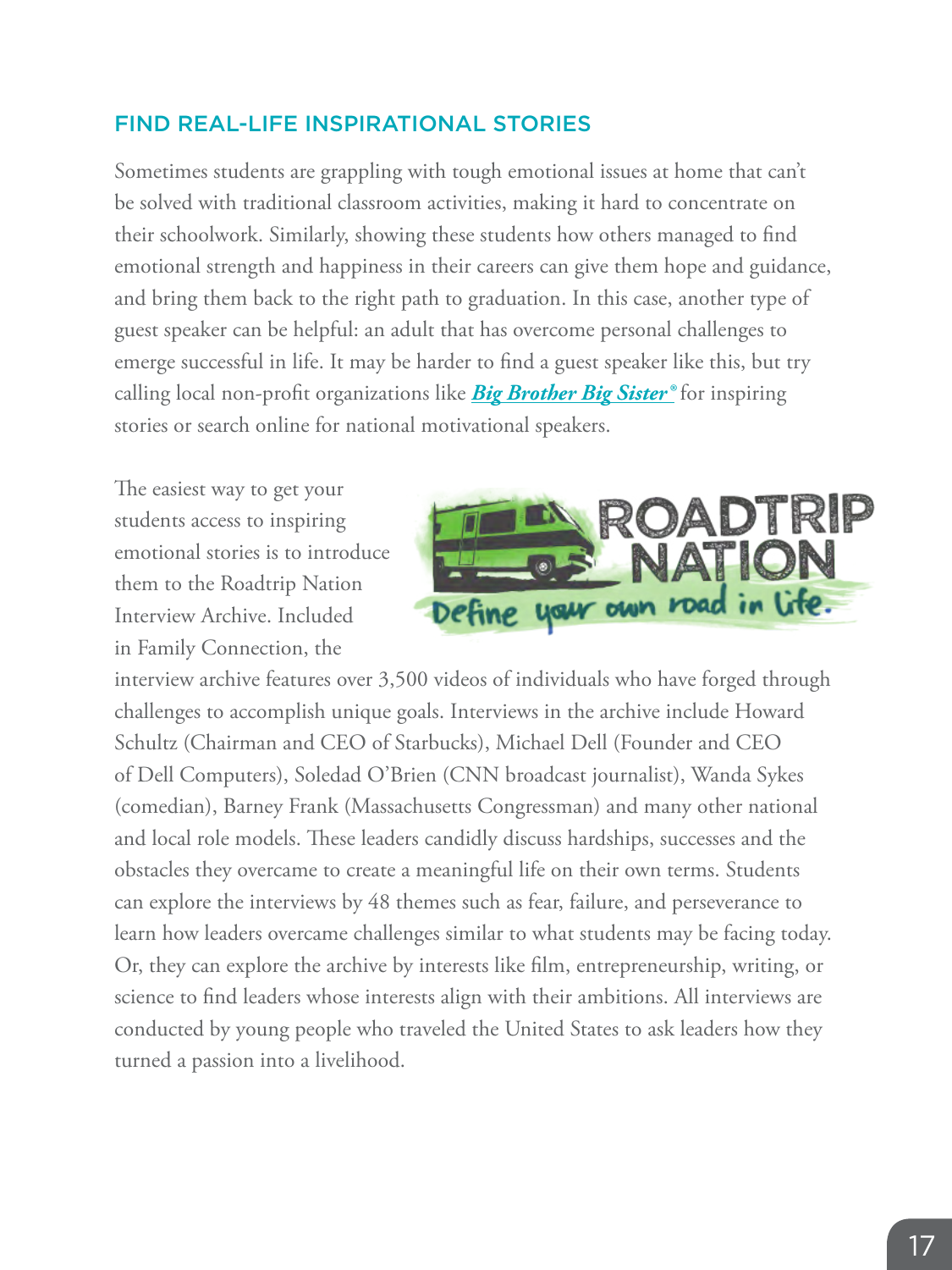Roadtrip Nation also offers the "What's Your Road?" self-guided experience in which students answer self-assessment questions about their interests and personal attributes. The results match them with leaders in the Roadtrip Nation Interview Archive who share students' interests. Students can then watch video interviews and learn how these accomplished individuals got to where they are today, gaining valuable insight on how to bring their own passions to life.



By exploring the diverse personal stories of those that have gone before them, students using the Roadtrip Nation Interview Archive gain exposure to career pathways they may not have known existed, and can actively begin thinking about colleges, majors, and career goals that reflect their unique talents and aspirations. And the best part is that they can do all of this at home, on their own time, when some extra hope and guidance could be needed the most. A little extra inspiration and motivation might be all a student needs to keep getting out of bed and coming to class every day, and it's all available right at their fingertips.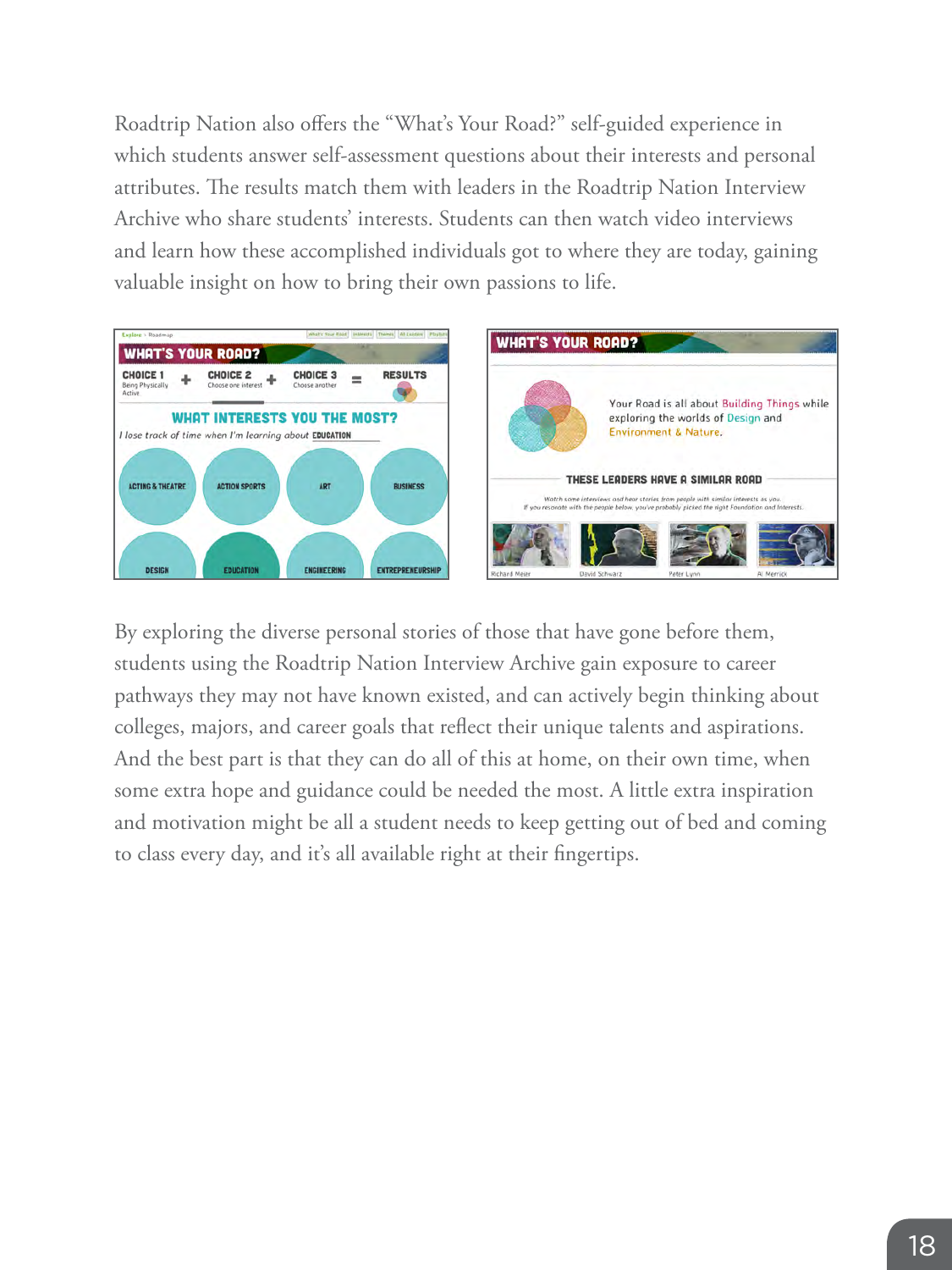### <span id="page-18-0"></span>Engage Students Emotionally by Connecting Them to Adults

For some students, the motivation to stay in school is present, but challenges outside of academics can get in the way. Bullying, financial issues, dangerous home environments, language barriers, and any number of other societal problems are common factors affecting the dropout rate, especially in major metropolitan schools. When students are faced with these types of challenges, connecting them to a mentor or adult role model can often provide the support they need to stay in school. But the biggest question is, "How do I find the students that do not have a support system?"

#### MONITOR KEY DROPOUT INDICATORS

Setting up an early warning system in your school database will not only help you find the students in danger of dropping out, but will give you enough time to intervene and get them back on track. Monitoring key factors, such as individual course completion rates, course grades, and attendance records, especially during the first month of high school, can help you identify students that may be struggling.

Naviance reports offer an easy and automatic way to monitor key dropout indicators and are integrated directly with your school information system (SIS). Data can be synced with your SIS and Naviance every night, which can flow into customized reports that will highlight information about your students, like course grades and completion, GPA, standardized test scores, course planning rigor, individualized learning plan status, and custom task completion. You can even track how often your students and their parents are logging in to Family Connection. These reports can be automated and scheduled to be sent via e-mail to yourself or other key stakeholders at your school.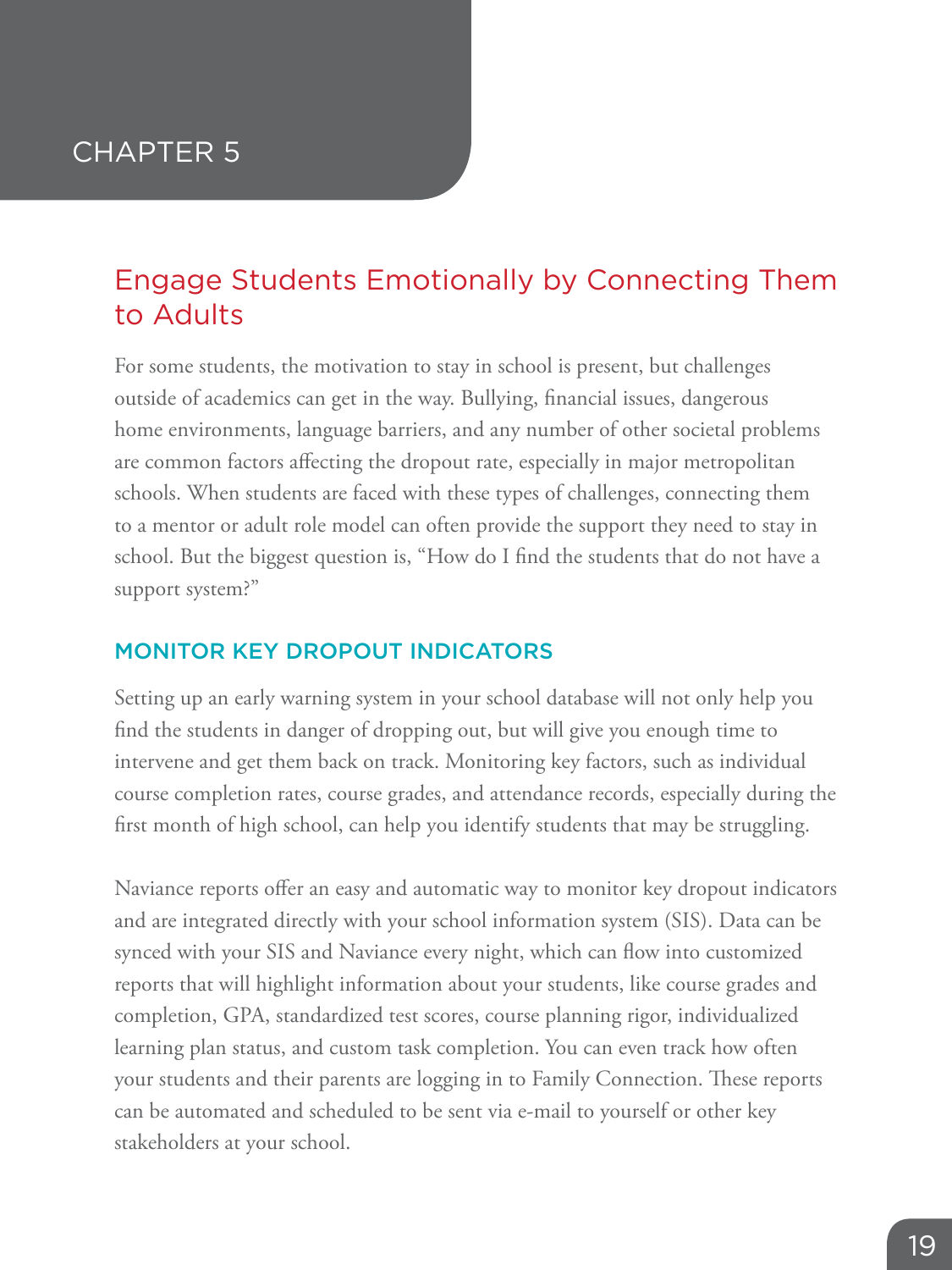Once you set up your reports to find the students that are in danger of dropping out, set up a mentorship program that can help with individual student needs, either internally or externally through local nonprofit groups. You could also survey your students to find out if they are struggling with staying engaged in school or if they would like to be paired up with an adult role model.

#### ENCOURAGE PARENT ENGAGEMENT

For the students that are not in extreme danger of dropping out, encouraging parents to become more involved with their children's education will also help them stay more engaged in class. Frequent communication with parents is a key factor affecting student success, but printing out materials to send home is costly and time consuming. Plus, many communications get lost in school bags, lockers, or mailboxes before they even reach the parents' hands.

A better way to communicate with parents is through e-mail. Parents will be able to read it on their own time, on their mobile phones, or at work, when they have a moment to spare. You can also link to relevant materials, like forms to sign and send back, or FAQs, timelines, and other reference materials. Naviance makes this process easy by including an e-mail tool right inside the platform. You can even segment your e-mail by grade level, assigned counselor, GPA range, recent Family Connection activity, or custom groups that you have in your school (e.g. students in the AVID program.) You can also upload documents to the document library in Family Connection to make it easy for parents to learn about what their children are doing in school.

Everyone needs a role model in their life. For those students that do not have access to a coach, teacher, religious figure, or family member for support, staying engaged in school can be difficult. But once you determine which students do not have a support system, connecting them with an adult mentor is straightforward. For students, having a school official show personal and individual attention to them may be the difference between dropping out and graduation.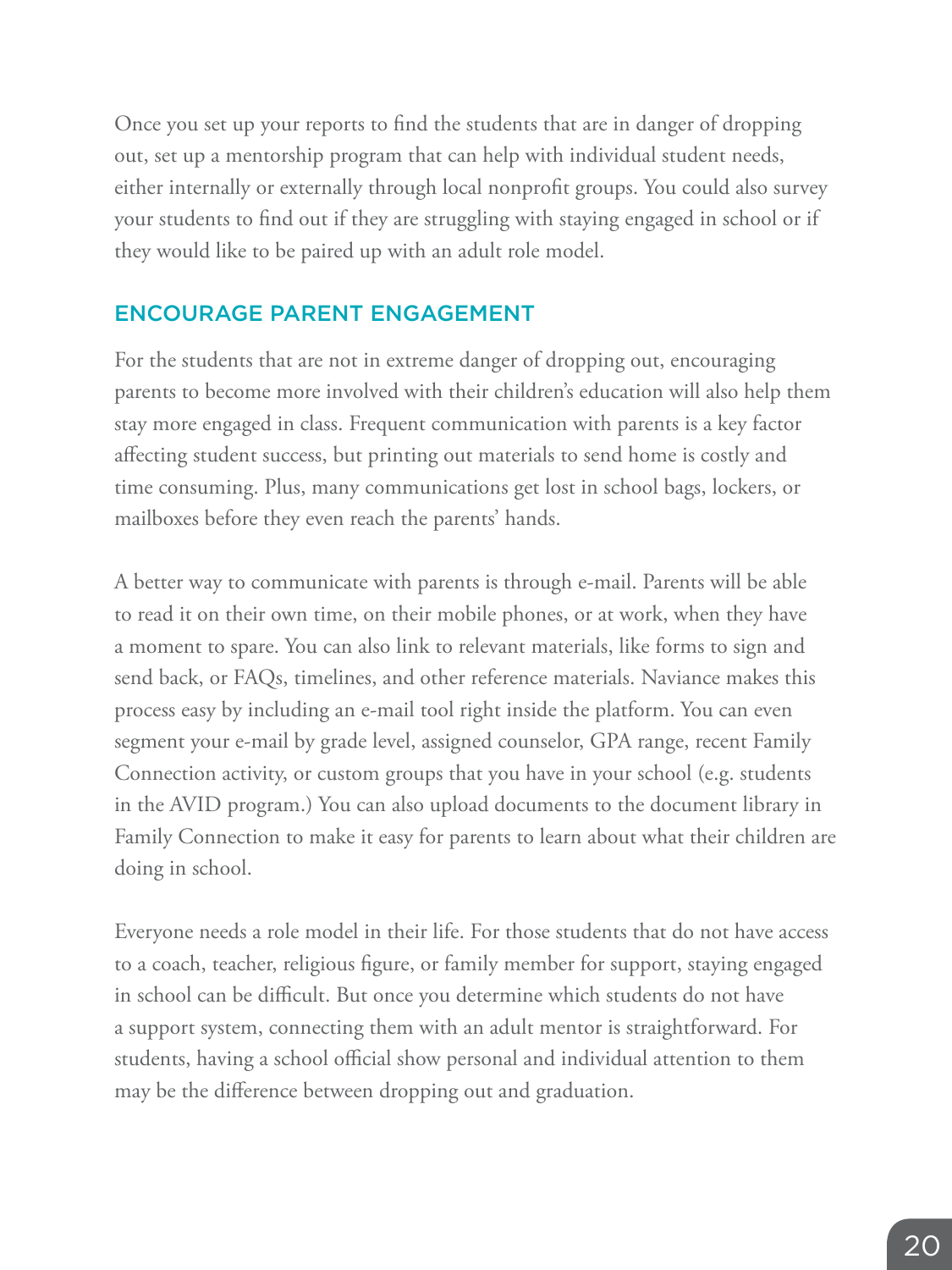# <span id="page-20-0"></span>**CONCLUSION**

## How to Increase Student Engagement at Your School or District

Now that you know how the three factors of school life affect academic success and graduation rates, you should feel confident in creating your own strategy to increase student engagement. There is no end to the number of methods and programs that you could implement to achieve mental, social, and emotional engagement with your school environment, but we hope that the ideas presented in this white paper will give you a head start and inspire you to create solutions that will be tailored for your own students.

We also know that implementing programs and tracking the effectiveness of your efforts through a single platform will increase the results exponentially. Naviance is a one-stop shop that allows students to discover college and career pathways that are right for them, and helps schools and districts measure student outcomes.

At Hobsons, our mission is to maximize student success and institutional effectiveness to create the world-changers of tomorrow, but we won't get that chance unless we are able to help all students stay engaged in school and connect learning to life.